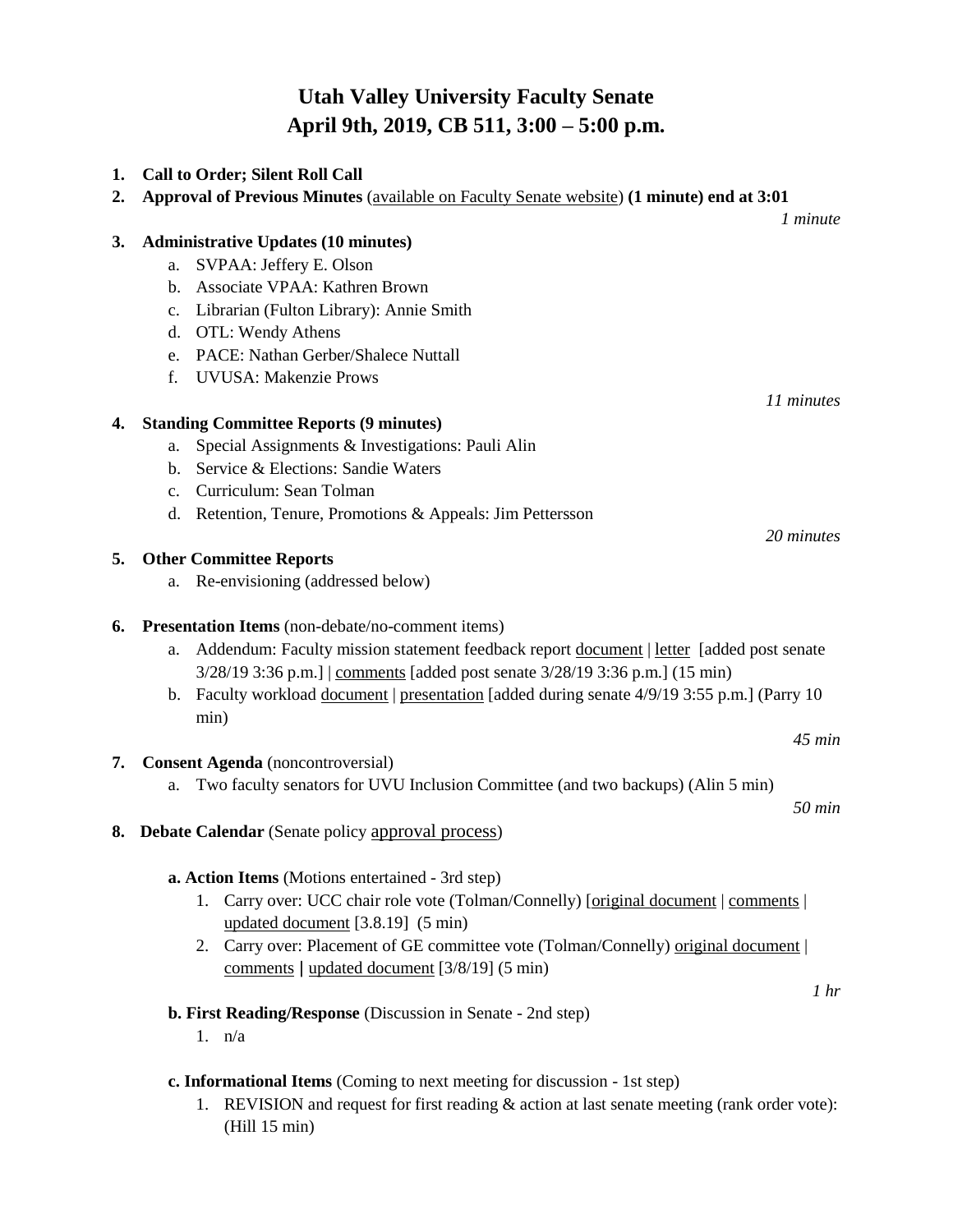- a. Standard start times/bell schedule
- b. [original bell schedule options](https://drive.google.com/open?id=1oeO2O4IrIoE4sA1RTBXIiYeuSmcE3lV2) [3/12/19]
- c. [original bell schedule presentation](https://drive.google.com/open?id=1FvE8okWv0NQy4PlXfS0CsOUlqhegcey1)
- d. [updated bell schedule options](https://drive.google.com/open?id=19GN-Z-rho9UFSL9oTVukqVdPHOUvJv7F) [3/25/19]
- e. [updated bell schedule pro/con document](https://drive.google.com/open?id=1DBEkBpmkpAazibpAfN2w70XWuVnSigR9) [3/25/19]
- f. [bell schedule comments](https://docs.google.com/document/d/1hpHLw4-1wCuVEtIg7Z4ZCBMm5SFdntDdnyF0mcyXspc/edit?usp=sharing) [split from guidelines comments 3/25/19]
- g. [third option](https://drive.google.com/open?id=1YJEfMBEfXPbC4lpd0Ipj9l8aDxebuzzY) [posted after last senate meeting: 4/4/19]
- h. [rationale for third option](https://docs.google.com/document/d/1aVgBGRdGaub9q9kBt-57OlzBy3_XmofcvJ443I-upBk/edit?usp=sharing) [posted after last senate  $\&$  exco meeting: 4/5/19]
- i. Ad Astra analysis  $4/1/19$  summary [posted after last senate  $\&$  exco meeting: 4/8/19]

**d. Progress to Further Stages** (Informational only)

- 1. Policy 204 *Appropriateness of Expenditures*—The revised policy was approved.
- 2. Policy 354 *In-classification Salary Increases for Non-Faculty Employees*—This policy was approved for deletion.
- 3. Policy 542 *FERPA (Student Records Privacy)*--The revised policy was approved.
- 4. Policy 543 *Use of Student Social Security Numbers as Student IDs*—This policy was approved for deletion.
- **8. Action Calendar** (Non-policy related [approval process\)](https://docs.google.com/document/d/1ZysEECw97M4r9WoDRP43UkiTuGeuK0QIeYit67dJEWs/edit?usp=sharing)
	- **a. Action Items** (Motions entertained 3rd step)
		- 1. Online teaching certification NWCCU is law & admin. imperative (Olson 5 min present & 10 min vote). Prior doc: [NWCCU policy](http://www.nwccu.org/wp-content/uploads/2017/05/Distance-Education-Policy.pdf) | [NWCCU guidelines](http://www.nwccu.org/wp-content/uploads/2016/12/Guidelines-for-Evaluating-Distance-Education.pdf) | [comments](https://docs.google.com/document/d/1JnRr3g4V7oGul1kF9P8Y772e2Mj5mRwGWrZOL3M-0rs/edit?usp=sharing) | [presentation](https://docs.google.com/presentation/d/11jdGF_pY-eIytFKNpgKf7wNlB_eEToekwWg3sJwFVos/edit?usp=sharing) | [AASCU report](https://www.learninghouse.com/knowledge-center/research-reports/online-learning-at-public-universities/)

*1 hr 30 minutes*

*1 hr 15 min*

## **b. First Reading/Response** (Discussion in Senate - 2nd step)

1. Carry over: [Advance HE expansion plan](https://docs.google.com/document/d/1yxrhxee77hvEumLuVMiCOCeePE5j2G1KlEYE2MmMLaw/edit?usp=sharing) (was Higher Education Association) opportunity | [comments](https://docs.google.com/document/d/1YgNkjH3adkEsHLBUHEeX6HP-6Zyewkfa9qUa6fD2f3M/edit?usp=sharing) [added 4.8.19] (Sturtevant and Athens 10 min present  $& 5$  min discuss)

*1 hr 45 min*

## **c. Informational Items** (Coming to next meeting for discussion - 1st step)

- 1. Bylaw modifications recommend first response & action next/last meeting (5 min) [document](https://docs.google.com/document/d/15quMJ5GR_KuNyTD-DoKIft8zbR8cvgJ11sG0dMj2bwY/edit?usp=sharing) (comment/suggest in document itself)
- 2. Digital transformation recommend first response & action next/last meeting (5 min) [document](https://docs.google.com/document/d/1W2Ykf579u87_sRoyoz_JWRTnc7R7_tz5T4hq6GpTf2E/edit?usp=sharing) [added 4/4/19] | [document comments](https://docs.google.com/document/d/1ODQ80u3WaKBH2NBDpvZihlpHZ_MSYVrUU5K_DSTPaxc/edit?usp=sharing) [added 4/4/19]
- 3. Nominations & vote for [open Senate committee positions](https://www.uvu.edu/facsenate/members/exec-committee.html) occur next meeting as action item (2 min)
- 4. a) Inclusion and b) shared governance committee nominations at next meeting (1 min)

*1 hr 58 min*

## **9. Announcements**

- a. Information item: meeting in new location for last senate meeting
- b. Addendum: Digital Transformation [Thackeray notes](https://drive.google.com/open?id=1izNrti6qyQVbHQcCVPeQ1GXfTUQ55n01) [added post senate 3/26]
- c. Re-envisioning forum 4/17-4/18
- d. Fall 2020 curriculum cycle deadlines: All curric. must be approved by deans by 9/1/19 for consideration. If modifications are made to existing courses  $\&$  are limited to changes to course descriptions or CLOs only, they must be approved by deans before 12/1/2019.
- e. Open enrollment 4/15 to 5/10/1[9](https://drive.google.com/file/d/1iMpM07eR_MyRybTSPl_KJJuFK-n255QX/view?usp=sharing) for Regence BCBS, effective 7/1/19 [email](https://drive.google.com/file/d/1iMpM07eR_MyRybTSPl_KJJuFK-n255QX/view?usp=sharing)